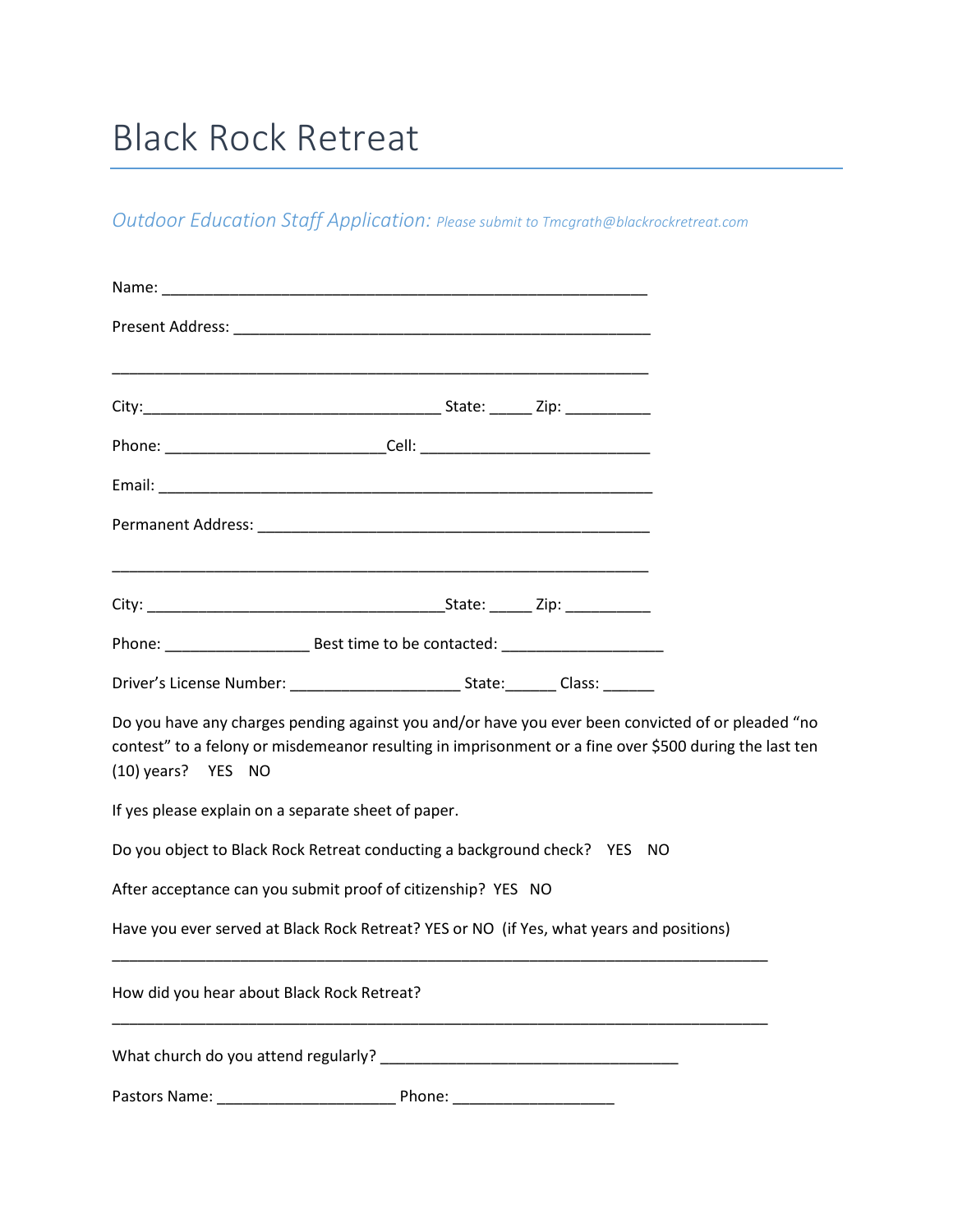Length of time attending: \_\_\_\_\_\_\_\_\_\_\_\_\_\_\_\_\_\_\_

Please include (or attach to email) a photograph of just yourself, taken within the past year, which we may use for staff ids, staff web page and or email announcements if you are hired. A "head shot" from shoulders up is preferable.

## Schooling

| Education             | <b>High School</b> | <b>College or University</b> |
|-----------------------|--------------------|------------------------------|
| <b>School Name</b>    |                    |                              |
| Diploma/Degree        |                    |                              |
| Course of Study       |                    |                              |
| Year Completed (as of |                    |                              |
|                       |                    |                              |

Certifications & Trainings: please circle all that apply and write when they expire next to the certification

| Lifegaurd | Archery | Ropes Course RN |        | <b>LPN</b> | <b>CAN</b> | EMT |
|-----------|---------|-----------------|--------|------------|------------|-----|
| First Aid | CPR     | AED             | Other: |            |            |     |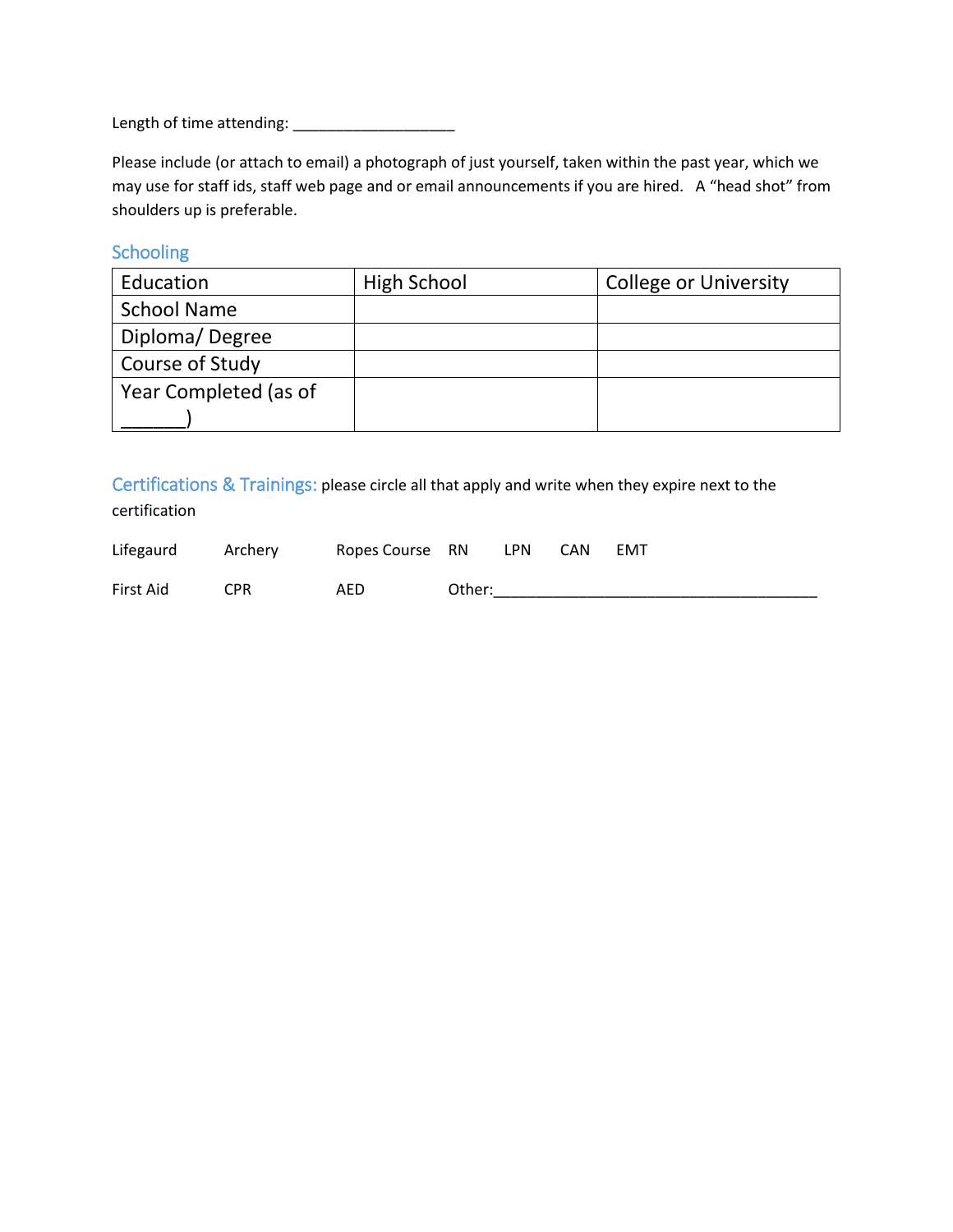## **Employment History:**

Please list all employers regardless of how long you worked for them.

Employer #1 (most recent) **Company Name:** Reason for leaving: Can we contact this employer? YES or NO (if no please explain): Employer #2 **Company Name:** Reason for leaving: Can we contact this employer? YES or NO (if no please explain):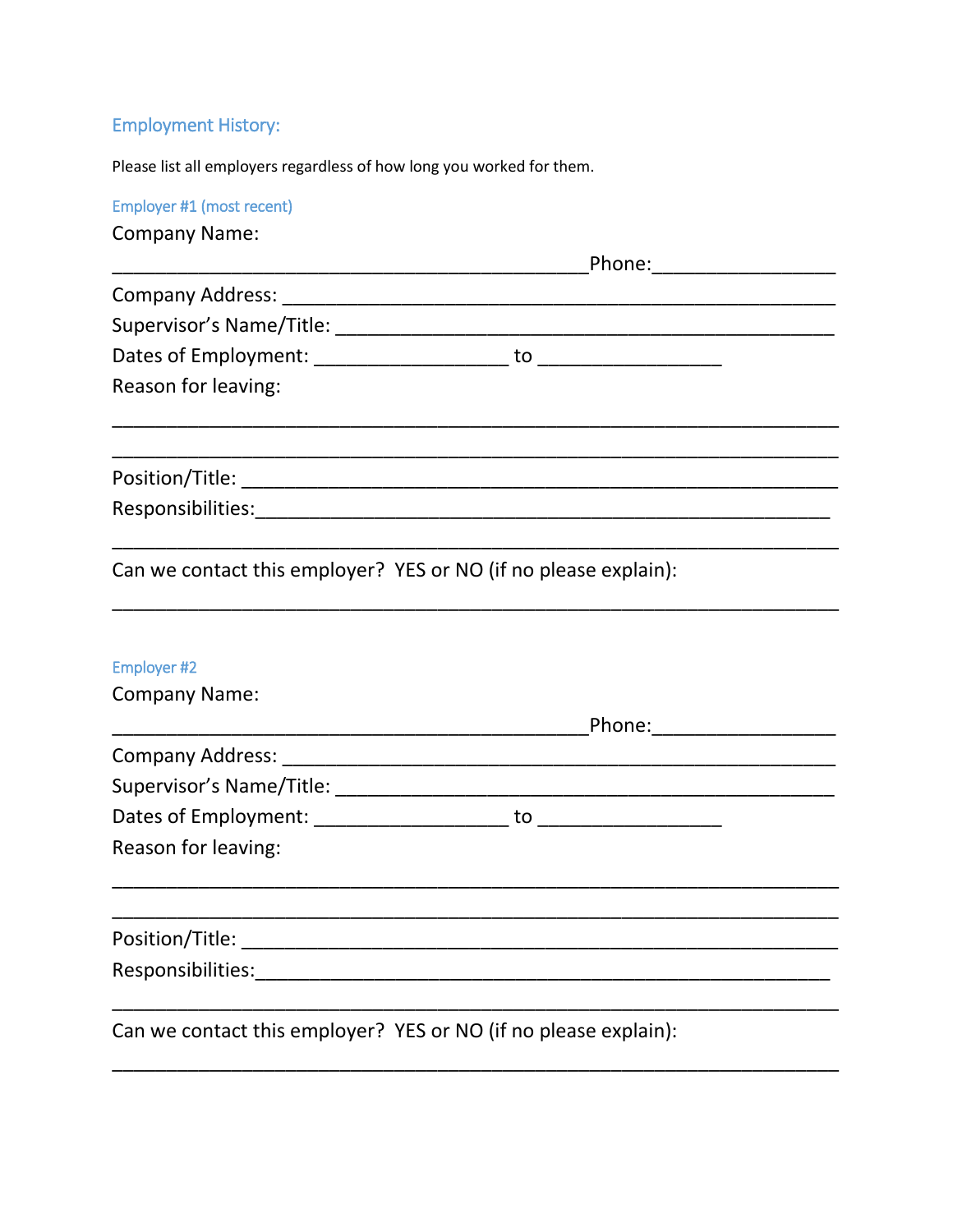## Employer #3

| <b>Company Name:</b> |                                                                                                                                                                                                                                |
|----------------------|--------------------------------------------------------------------------------------------------------------------------------------------------------------------------------------------------------------------------------|
|                      | _Phone:______________________                                                                                                                                                                                                  |
|                      |                                                                                                                                                                                                                                |
|                      |                                                                                                                                                                                                                                |
|                      |                                                                                                                                                                                                                                |
| Reason for leaving:  |                                                                                                                                                                                                                                |
|                      |                                                                                                                                                                                                                                |
|                      |                                                                                                                                                                                                                                |
|                      | Can we contact this employer? YES or NO (if no please explain):                                                                                                                                                                |
| Employer #4          |                                                                                                                                                                                                                                |
| <b>Company Name:</b> |                                                                                                                                                                                                                                |
|                      | Phone: Annual Phone: Albert Phone: Albert Phone: Albert Phone: Albert Phone: Albert Phone: Albert Phone: Albert Phone: Albert Phone: Albert Phone: Albert Phone: Albert Phone: Albert Phone: Albert Phone: Albert Phone: Alber |
|                      |                                                                                                                                                                                                                                |
|                      |                                                                                                                                                                                                                                |
|                      |                                                                                                                                                                                                                                |
| Reason for leaving:  |                                                                                                                                                                                                                                |
|                      |                                                                                                                                                                                                                                |
| Position/Title:      |                                                                                                                                                                                                                                |
| Responsibilities:    |                                                                                                                                                                                                                                |
|                      | Can we contact this employer? YES or NO (if no please explain):                                                                                                                                                                |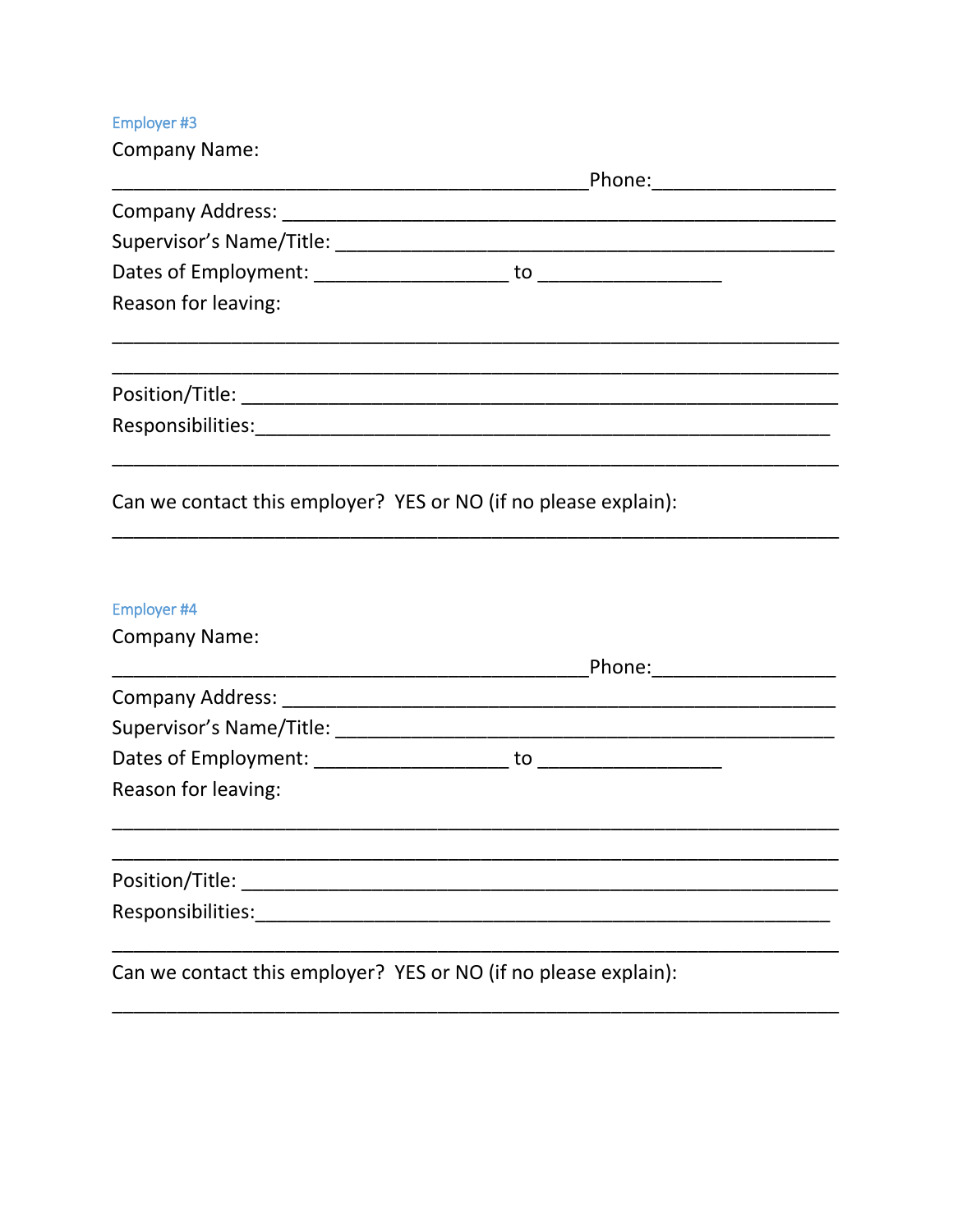## References (REQUIRED):

Three references are required for acceptance of application: Two employers / ministry supervisors and one character reference. Please do not list fellow students or relatives, but rather adult friends who know you well (pastor, employer, teacher, professor, etc). Email address is required unless your reference does not have one.

| Reference #1             |                                                                                                                                                                                                                                |  |
|--------------------------|--------------------------------------------------------------------------------------------------------------------------------------------------------------------------------------------------------------------------------|--|
|                          |                                                                                                                                                                                                                                |  |
|                          |                                                                                                                                                                                                                                |  |
| Years Known: ___________ |                                                                                                                                                                                                                                |  |
|                          |                                                                                                                                                                                                                                |  |
|                          |                                                                                                                                                                                                                                |  |
| Reference #2             |                                                                                                                                                                                                                                |  |
|                          |                                                                                                                                                                                                                                |  |
|                          |                                                                                                                                                                                                                                |  |
| Years Known: __________  |                                                                                                                                                                                                                                |  |
|                          | Email: North Management of the Second Second Second Second Second Second Second Second Second Second Second Second Second Second Second Second Second Second Second Second Second Second Second Second Second Second Second Se |  |
|                          |                                                                                                                                                                                                                                |  |
| <b>Reference #3</b>      |                                                                                                                                                                                                                                |  |
|                          |                                                                                                                                                                                                                                |  |
|                          |                                                                                                                                                                                                                                |  |
| Years Known: ___________ |                                                                                                                                                                                                                                |  |
|                          | Email: North Management of the Second Second Second Second Second Second Second Second Second Second Second Second Second Second Second Second Second Second Second Second Second Second Second Second Second Second Second Se |  |
|                          | Phone: ____________________                                                                                                                                                                                                    |  |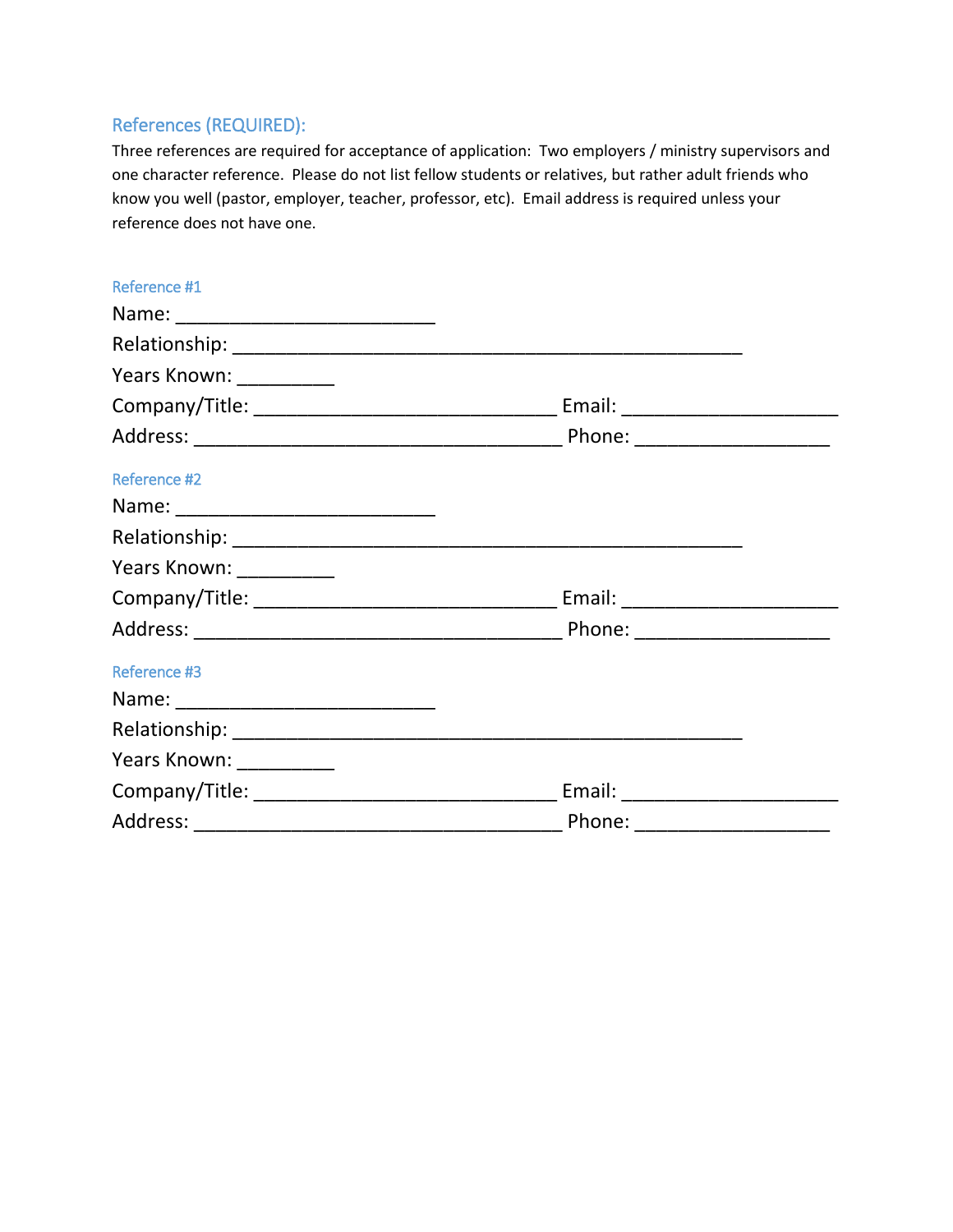## Extended Answer Questions:

Please type the answers to the following supplemental questions in full on separate pieces of paper. Answers are required for all the questions or your application will be considered incomplete and will not be accepted until completion.

- 1. Please list the dates and times of any and all requests you may have for time off during the outdoor education season (The fall season generally runs from the third week in August until the second week in November. The spring season runs from the beginning of April through the first week in June). Your availability will effect if you are considered for employment. These requests will be reviewed on an individual basis by the Outdoor Education Director.
- 2. Please summarize your past camp and/or ministry experience including the names of the organizations you have been involved with, a general description of your responsibilities and a brief reflection on what you learned from those experiences.
- 3. Please share a little about your hobbies, interests, areas of expertise and how you enjoy spending free time.
- 4. Describe your experience of becoming a Christian.
- 5. Describe your spiritual journey currently: How have you seen God pursuing you and how have you been seeking God?
- 6. Do you have experience working with Jr. High age students, or any camping/adventure/outdoor education experience? If so, please describe.
- 7. What areas of Outdoor Education are you most comfortable with? (e.g. orienteering, ecology, plant identification, history, geology, animals . . . )
- 8. In what way could you benefit the Outdoor Education and Ropes Course program at Black Rock Retreat?
- 9. How would you go about sharing Christ with a non-Christian camper who is willing to listen? (Be specific - use Scripture).
- 10. How would you describe your personality and style of leadership?
- 11. Share two of your strengths and two of your weakness. How will each of those impact your work at camp?
- 12. Briefly describe the state of youth culture today and how you believe summer camp can influence it.
- 13. Please clearly and concisely describe your personal views about ALL the following topics listed below AND list applicable Scripture you would use to support it. During the outdoor education season our staff do much of the speaking for devotional times and answer many questions posed by students and also teachers. If hired, we expect you to be able to present a Biblical answer (1 Peter 3:15). How do you view:
	- a. The Bible
	- b. Salvation, Eternal Security & Hell
- d. Sexuality
- e. Prayer and Fasting
- f. Discipleship
- g. Handling Conflict

c. Respect for Authority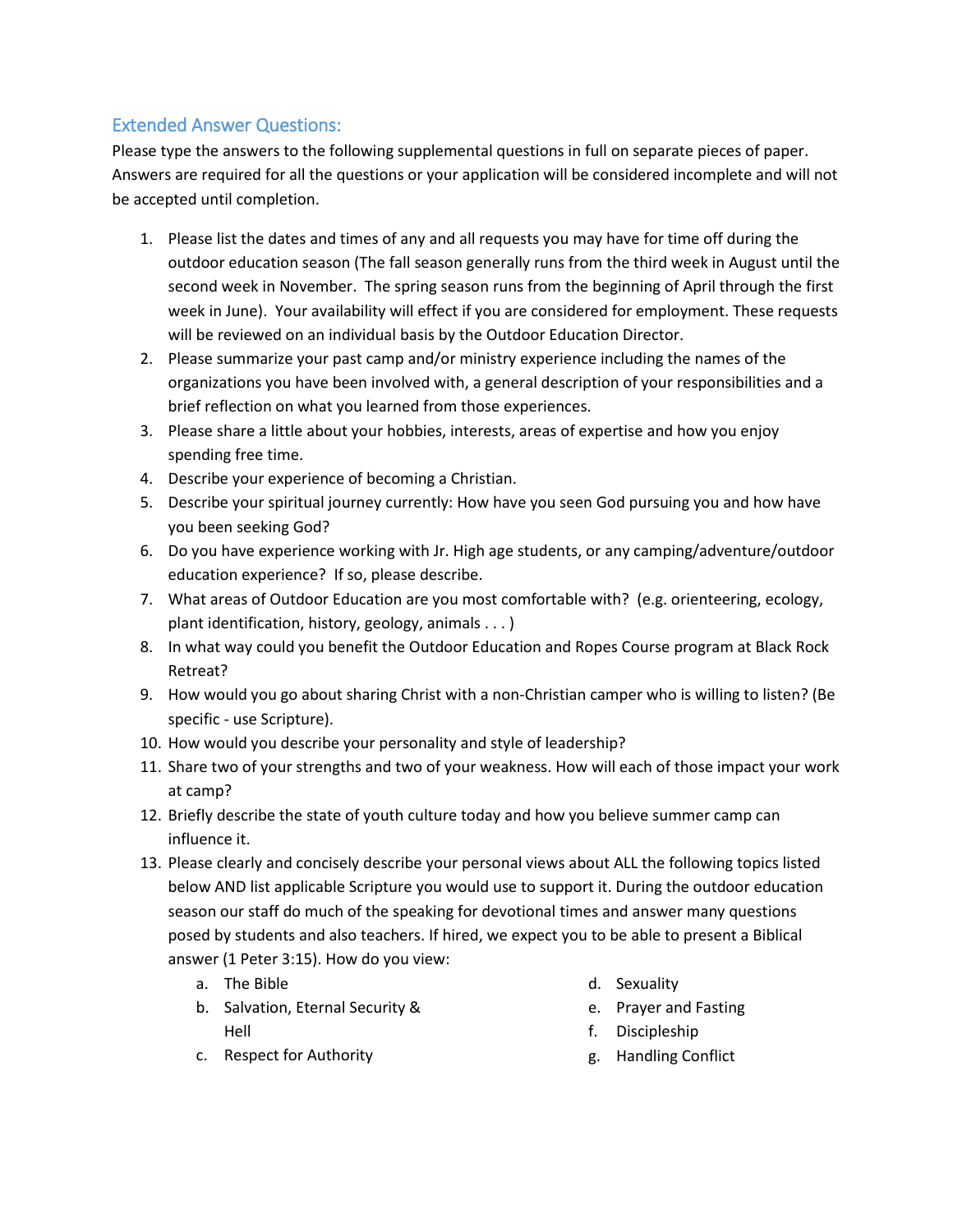#### Mission Statement of Black Rock Retreat:

Black Rock Retreat is dedicated to spreading the Gospel of Jesus Christ and strengthening His church. We provide quality facilities, programs and a serving staff within a refuge of God's creation, which encourages spiritual growth and restoration.

#### Core Values

Black Rock Retreat follows a set of core values which are fundamental to our business operations and our interaction with others, both employees and those we serve. These core values are:

#### MINISTRY

– We recognize that the primary focus of this organization is ministry and evangelism. We are committed to remaining true to our Statement of Faith as we provide an atmosphere where both children and adults can experience spiritual and personal growth, restoration, and encouragement. We are committed to recognizing the changing needs of those we serve and being willing to adapt our ministry to meet those needs as the Lord leads.

#### TEAMWORK

– We are a team combining our talents and resources to serve our guests and each other in a Christ-like manner. Our ability to do this depends on how we interact with our guests, volunteers, Board, the Association and our fellow staff members.

We are committed to respecting each other's needs and aspirations while embracing accountability as an indispensable attribute of a successful team.

#### PEOPLE

– Because we are all created in God's image, we recognize that people are our most valuable asset and are committed to treating all with dignity, respect, and love. We strive to create an atmosphere where everyone feels valued in their relationship with Black Rock Retreat.

#### **STEWARDSHIP**

– Stewardship means managing all of the resources God has entrusted to us wisely and responsibly. These resources include our guests, grounds, facilities, natural environment, finances, staff, volunteers, Board, and Association. We are committed to exercising good stewardship in every facet of our ministry.

#### **QUALITY**

– Quality is recognizing and establishing appropriate standards and then managing ourselves and our organization to meet those standards. We will strive to maintain excellence in our grounds, facilities, programs, and services as well as employing and training quality staff members.